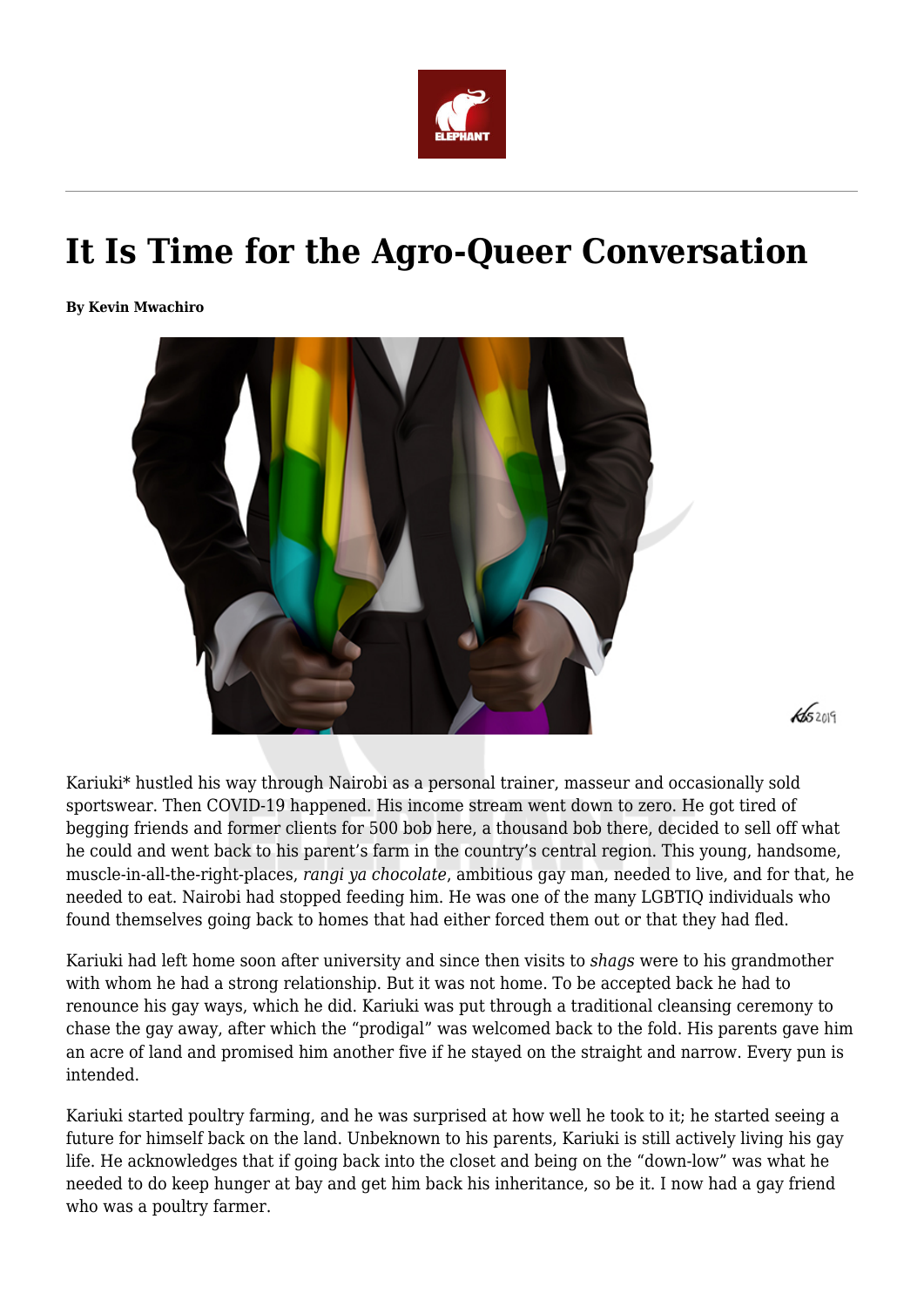You see. I had resigned myself to believing that agriculture wasn't really for us. Us being queer people, and I bet I'm not alone in thinking like this. Many queer individuals don't see a future for themselves in agriculture. It is not within reach of our imagination. Young queer folk find security, freedom, opportunity, visibility and invisibility in urban settings. Plus, there is also greater access to health services that target LGBTIQ people and, more than anything, there is access to our community. Agriculture, the mainstay of our Kenyan economy, isn't within our rainbow reality. Yet, it can be.

Kariuki was put through a traditional cleansing ceremony to chase the gay away, after which the "prodigal" was welcomed back to the fold.

Kariuki was "lucky" that he could go back home, and that there was farmland that he could access. Plus, he was "not so obviously gay". But what if how you present yourself in public doesn't fit in the box that family or society wants you in? Are you still able to easily access services without fear of discrimination? Are you able to access land or even food without having to look over your shoulder?

Over the past year, the COVID-19 pandemic has upturned Kenya and the world. A friend of mine opted to move back to her rural area when the initial restrictions were announced. The reason for this migration was that she was unsure she'd be able to provide food for her children in a town that she had no affiliation to, where she had no kin she could turn to in case she was too broke to buy food or if there were any food shortages.

The song *Mzee Kasema Rudi Mashambani* by Equator Sounds came out during Jomo Kenyatta's presidency and was a rallying call for Kenyans to go back to tilling the land. Many years later, this land, which is such an emotive and sensitive subject in Kenya, is not equitably accessible to Kenyans. And if you have come out publicly as queer, then access to this land becomes even more complicated if you want it. *Turudi wapi, kama tumefukuzwa?* 

Wanja Mugongo has always loved farming. Her mother, who was the principal's secretary at a Nyeri college, seeded that love for the soil. Mugongo's mother was allowed to farm on the college land, and this supplemented her meagre earnings. She supplied the college with maize, potatoes, carrots and cabbages. Mama Wanja banked on land and therefore invested in it whenever she could. Wanja inherited this astute perspective, and despite the many years spent in LGBTIQ activism, she never forgot that she had green fingers and never lost her love for the soil.

"Farming was my place of joy, and I knew that was what I wanted to do when I was out of employment. I didn't want to retire and then farm for a living; I wanted to retire and farm for pleasure," she states.

Mugongo was fortunate that she did not have to go to bank for a loan, that the land was hers. As I researched this article, I came across a number of LGBTIQ farmers who have accessed family land only because they have buried their sexuality.

Apollo\* is married with children and lives in Bondo, Siaya County. He is an activist and farmer. The activist side of his life is only known to those who need to know. Apollo recognises that he would have been disinherited had he gone public about his sexuality. He informs me of a young man who has kicked off the family land after the family discovered he was gay. This young man was fortunate that a relative was kind enough to give him a small patch on which to build a house for himself, but he was denied his right to the family land. Apollo is grateful that he was spared such an ordeal.

"You know, for some of us, this is the life we have chosen for ourselves and it is how things are done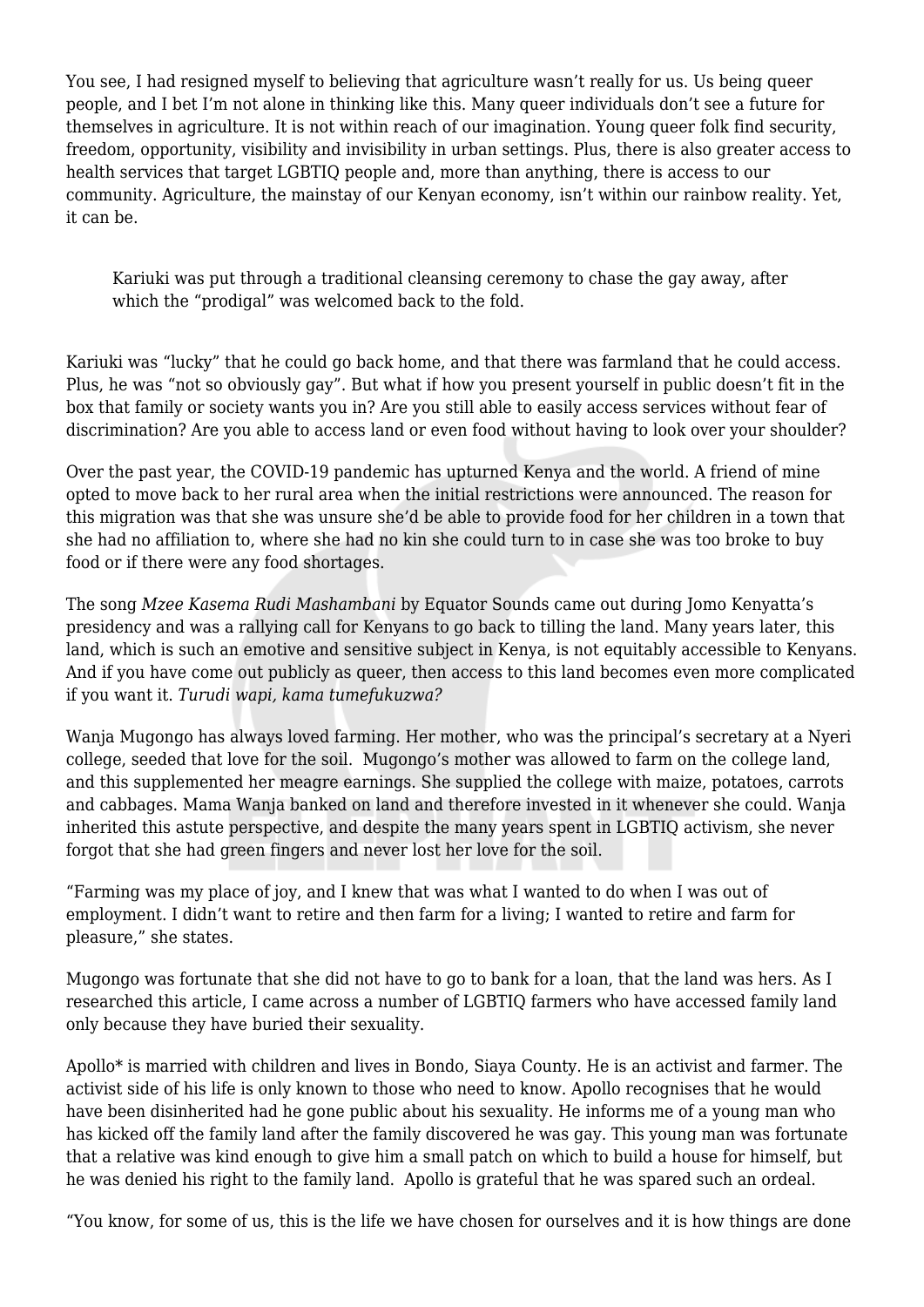here for many of us. Things would have been very different for us," says Apollo. "Very different" in this case probably means poor, landless, ostracised and maybe banished.

Wichlum Beach on the Kenyan shores of Lake Victoria is home to the Light Youth Group (LYG). The group works with members of the LGBTIQ community in that area. It has 15 members, but within its sphere of operation, it reaches close to 300 Men who have Sex with Men (MSM). Many bisexual and gay individuals are also affiliated to the group.

Economic empowerment is one of LYG's thematic areas, and being in a rural setting, the group is using agriculture and fishing to improve the economic status of its members. . The group is trying to lease three acres of land for farming activities; they were evicted from the land on which they were carrying out their activities when the owner discovered that LYG was a queer organisation. Once beaten twice shy, so this time round, LYG has come out clean with the prospective landlady who, fortunately, is not prejudiced against the community. Accessing capital to pay for the new piece of land is the next hurdle they need to overcome. Expectations are high, but patience is needed.

Each member of the group is allocated a 50m by 60m plot of land on which to grow horticultural produce — *sukuma wiki* (collard greens), cabbages, onions, watermelons, etc. — which is sold to the surrounding community. By selling to the community, the group hopes to build bridges and expects that the local residents will see them as active members of the society. The project's beneficiaries are drawn from both within and outside the Wichlum area; many have been disowned by their families because of their sexuality. The project offers an opportunity to a marginalised group of people who would otherwise have no access to land nor means to some form of livelihood.

Odhiambo\* says he became a farmer by accident and has been farming in Ukwala, Siaya County, for the last three years on family land that he inherited after his mother passed away. He says he is lucky as he and his siblings have a "your life is your business" approach to life and so Odhiambo, who is in his early 40s, doesn't have to justify his unmarried status. His neighbours have tried to pressure him into settling down, but he informs me that he has warned them against meddling in his business.

"If my late mother didn't pressurise me into getting married, who are they?" he asks rhetorically. "I've managed to build a life for myself here, and my business should be the least of their concern."

American civil rights activist, the late Dr Martin Luther King III, states, "Because no matter who we are or where we come from, we're all entitled to the basic human rights of clean air to breathe, clean water to drink, and healthy land to call home." Unfortunately, many individuals have to keep their sexual orientation private just to access their birthright. But we as a nation should strive to ensure that one's tribe, gender, sexual orientation, politics or faith is not an impediment to accessing the fruits of this land. It is a right enshrined in our Constitution that we as queer Kenyans should demand.

The country's agricultural sector is the backbone of the economy, contributing approximately 33 per cent of Kenya's GDP and employing more than 40 per cent of the total population and 70 per cent of the rural population. By shutting out queer individuals from the farms, fields, lakes, rivers and the sea, we deny the country more food, income, taxes, producers, employers and investors.

In 2020, the Mombasa-based LBGTIQ group, PEMA Kenya, gave over 100 of its members who live in various neighbourhoods within and around the city, training in poultry farming to enhance food security and provide them with skills to earn an income. Such schemes, if successful, could be a way of better integrating queer folk into their communities and creating safe and queer-friendly spaces in which to live. Another group in Kitengela has opted to go back to the soil to produce healthy food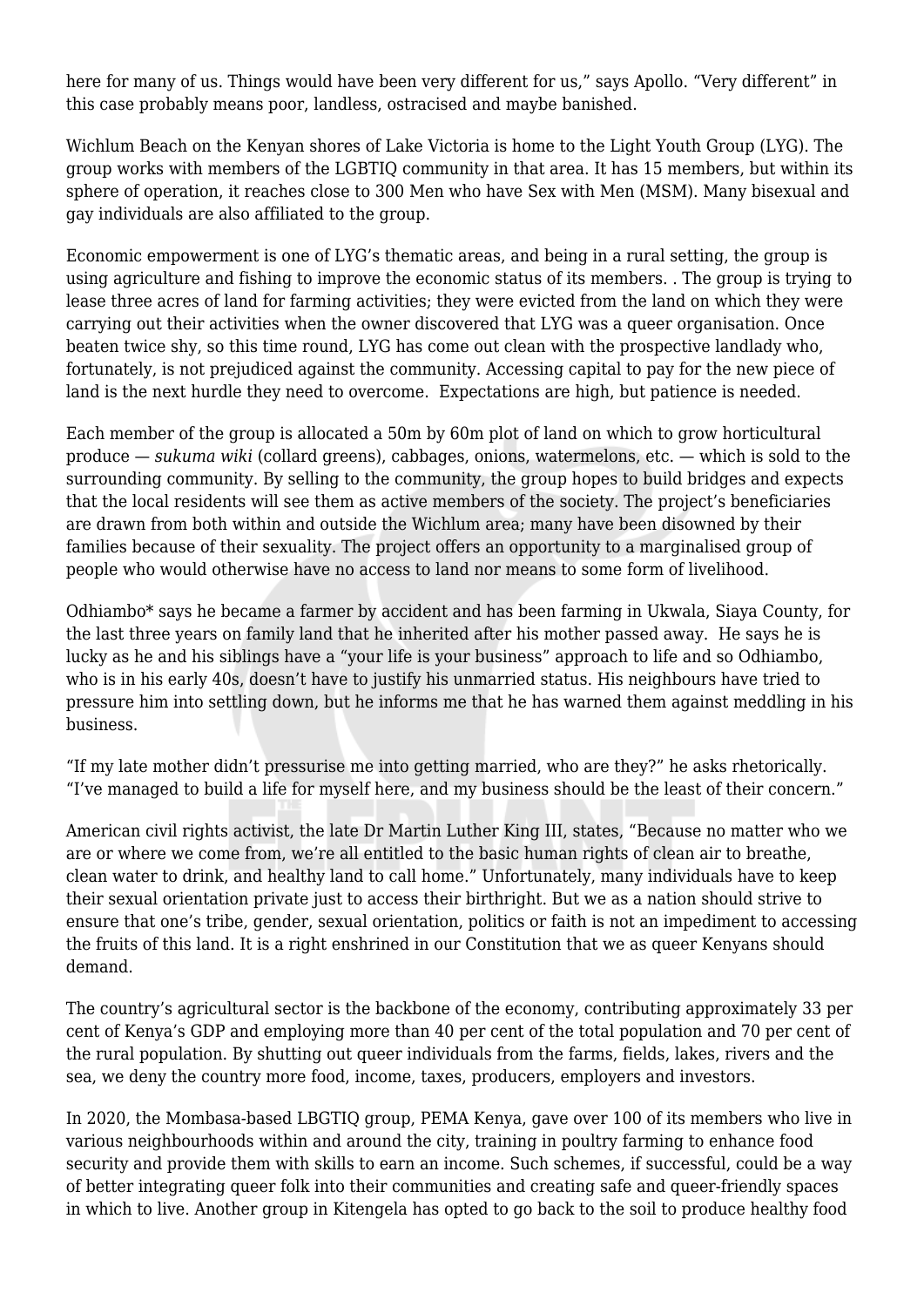for its members living with HIV/AIDS. This approach to ensuring food security and nutrition for vulnerable groups is innovative, practical and has impact.

"Because no matter who we are or where we come from, we're all entitled to the basic human rights of clean air to breathe, clean water to drink, and healthy land to call home."

Urban farming should be supported as it could be a source of livelihood for the many young people who find themselves in the big cities and towns. And although access to land in urban areas comes at a premium or with terms and conditions that are difficult to comply with, urban gardening does not require vast amounts of space. Sack gardens can produce leafy greens like *sukuma wiki*, spinach, and traditional vegetables on as little as one square metre. There are lessons to be learnt from organisations like PEMA and what they are doing in building a pool of queer poultry farmers in urban areas. Their members can reap the benefits of both worlds — access to urban energies and to their chosen family, and the advantages of being food producers.

"Farming is not a get-rich-quick way of making money. If you have money pressures, it is hard to get into farming," cautions Mugongo. "If you don't know the soil, you will need time to understand the soil and its ways. You need time and money. Are queer people even considered bankable?"

Access to credit or capital is a huge deterrent for many queer individuals who would like to go into business or agriculture. Emerging Marginalized Communities (EMAC-Kenya) has established a system for its members that gets around the credit and capital hurdle. The organisation has set up a poultry farming facility and a greenhouse on the grounds of their offices, roughly the size of threequarters of a football pitch. This pilot agri-business project supports seven queer men and two commercial sex workers who buy the produce on credit, for resale to consumers. EMAC-Kenya recoups its funds by deducting a specific amount when a member buys new stock from them. The organisation's director informed me that the long-term goal is to create agri-businesses that can offer employment opportunities for other queer individuals; learning of this vision warmed my heart.

Bringing agriculture within reach of the imagination of queer youth might help prevent them from adopting precarious ways of earning a living. The queer community needs to be brought into the agricultural conversation and ways need to be found to support minority groups to earn a living within this sector that the country relies so heavily on.

There need to be discussions on how to make the sector more diverse, inclusive and innovative. Being a farmer, animal breeder, fisherman, rancher should be seen as a career option and not as a Plan D, to be adopted after all else has failed. Mugongo notes that the agricultural sector needs to be drastically transformed, and perceptions on agriculture need to change to make the sector attractive and within reach of the imagination of all youth, not just queer youth.

Unfortunately, there are those within the LGBTIQ community who dropped out of school or completed high school with poor grades. They have few employable skills, and when they do have them, the sectors in which they can work safely and freely are limited. The hustle is real, very real for them. The hospitality sector, entertainment, retail, personal care and grooming — the sectors in which many queer individuals have found work — have been severely impacted by the pandemic. If you don't work, you can't afford to eat, and many have been struggling to eat.

The one key attribute we must first remember about queer Kenyans is that we are Kenyans too. The fight for queer rights in the country is about giving us the same access as other Kenyans to the constitutional rights that are promised to us all as citizens of this land. This land that we prize so